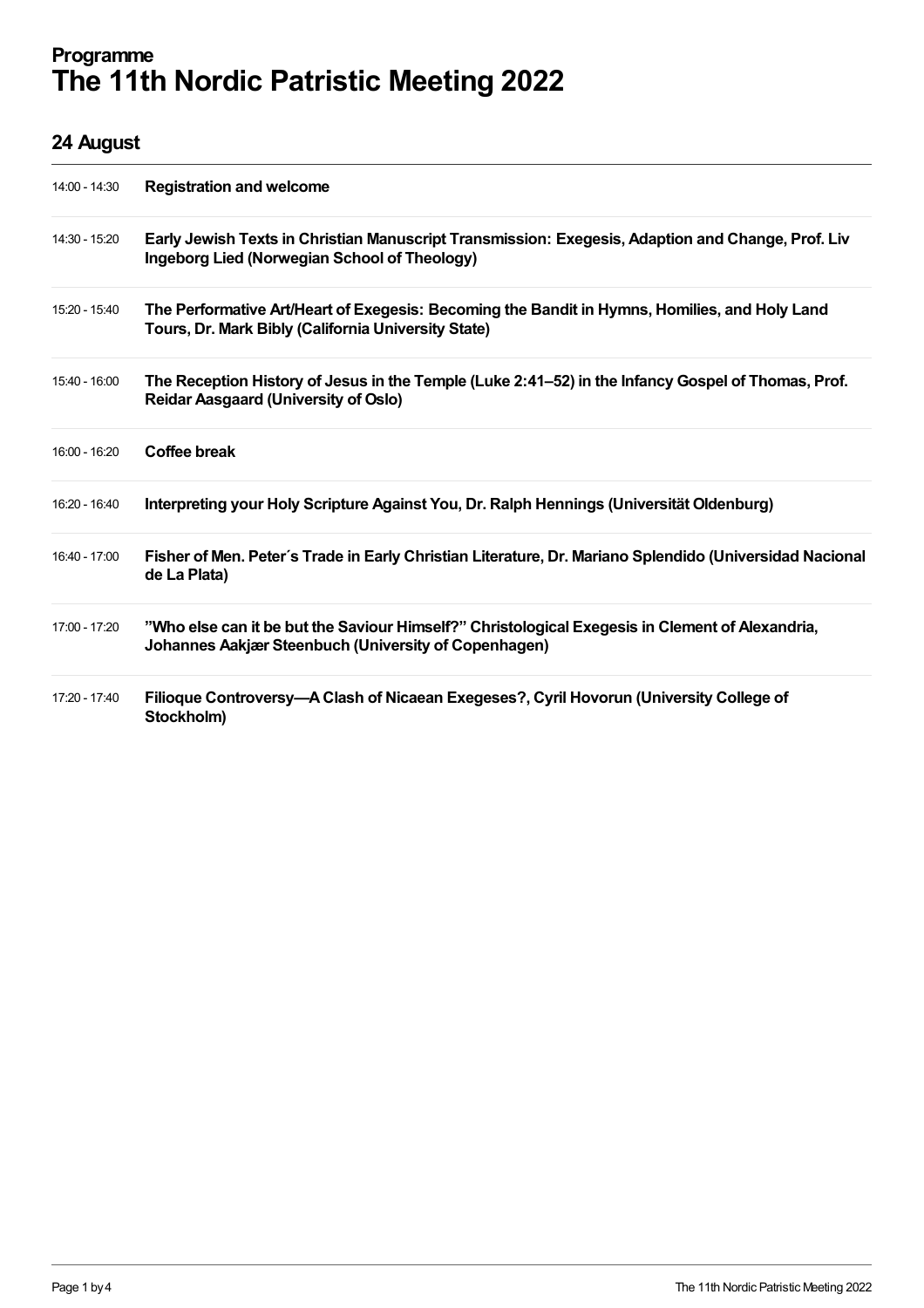## 25 August

| $08:30 - 09:20$ | Beyond Exegetical Methods: The Ritual Expertise of the Late Antique Biblical Exegete, Dr. Miriam<br><b>DeCock (Aarhus University)</b>                                                                       |
|-----------------|-------------------------------------------------------------------------------------------------------------------------------------------------------------------------------------------------------------|
| 09:20 - 09:40   | "Unless I wash you, you have no part with me" (Jn 13,8): Anthropological and Mystical Implications of<br>Origen's Exegesis in the Commentary on the Gospel of John, Prof. Patricia Ciner (National Universi |
| 09:40 - 10:00   | Origen against Irenaeus? Reidentifying Origen's Millennialist Opponents, Nathan Betz (Ku Leuven)                                                                                                            |
| 10:00 - 10:20   | Exegesis and Eschatology: the Path of Contemplation in Origen's Theology, Marianela Pedrozo<br>(National University of San Juan-Catholic University of Cuyo)                                                |
| 10:20 - 10:40   | <b>Coffee break</b>                                                                                                                                                                                         |
| $10:40 - 11:00$ | The Trinitarian Reading of John 4:23-24 in the Greek Fathers, Prof. Maspero (University of the Holy<br>Cross)                                                                                               |
| 11:00 - 11:20   | Supernatural Punishment in John Chrysostom's Sermons on Matthew, Wille-Hermanni Riekkinen<br>(University of Helsinki)                                                                                       |
| 11:20 - 11:40   | Divine Breath and the Process of Creation: The Allusions to Gen 2:7 in the Catechetical Rhetoric of<br>Cyril of Jerusalem, Harri Huovinen (University of Eastern Finland)                                   |
| 11:40 - 12:00   | Maximus the Confessor on the Ascetical Patterns of Scripture and Nature, Andreas Bergman<br>(University of Helsinki)                                                                                        |
|                 |                                                                                                                                                                                                             |
| 12:00 - 14:00   | Lunch                                                                                                                                                                                                       |
| 14:00 - 14:50   | Patristic Exegesis in the Arab World, Dr. Miriam L. Hjälm (Stockholm University)                                                                                                                            |
| 14:50 - 15:10   | The Medieval Reception of the Apophthegmata Patrum in Coptic Egypt, Moa Airijoki (University of<br>Bergen)                                                                                                  |
| 15:10 - 15:30   | The Death of Abel in Boethius's de Fide Catholica, Prof. Michael Treschow (University of British<br>Columbia)                                                                                               |
| 15:30 - 15:50   | Adrian's Isagoge and Figurative Discourse, Prof. Tarmo Toom (Georgetown University)                                                                                                                         |
| 15:50 - 16:10   | <b>Coffee break</b>                                                                                                                                                                                         |
| 16:10 - 16:30   | From Biblical Exegesis to Theological Reflection: Augustine on the Origin of the Soul, Dr. Enrico Moro<br>(University of Padua)                                                                             |
| 16:30 - 16:50   | Political Exegesis: Saint Augustine and the Politics of Scriptural Love, Sophie Bäärnhielm Pousette<br>(Kingston University)                                                                                |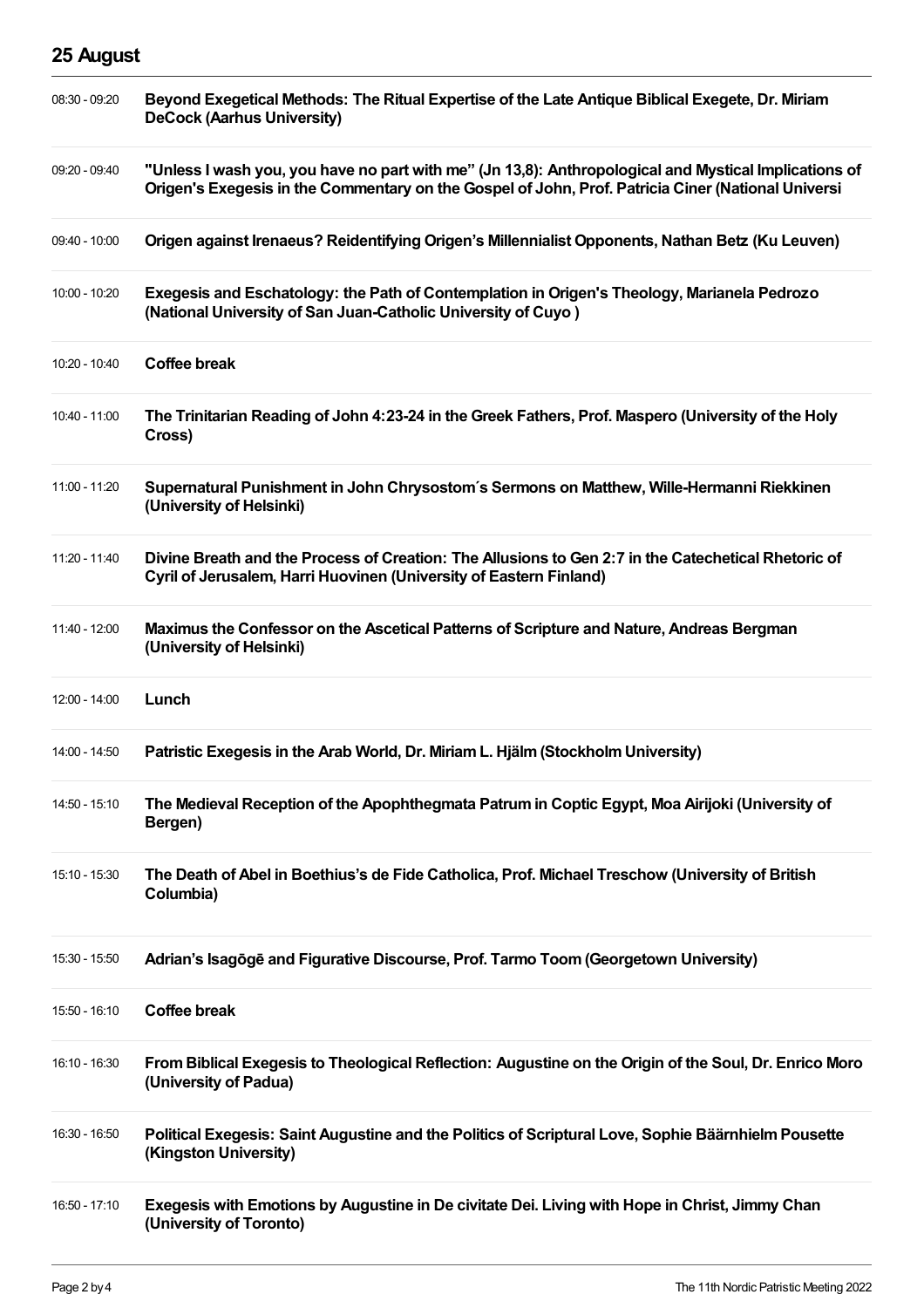17:10 - 17:20 Augustine's Inner word for Biblical Exegesis, Takayuki Ozawa (Keio University)

18:30 - 22:30 Conference Dinner